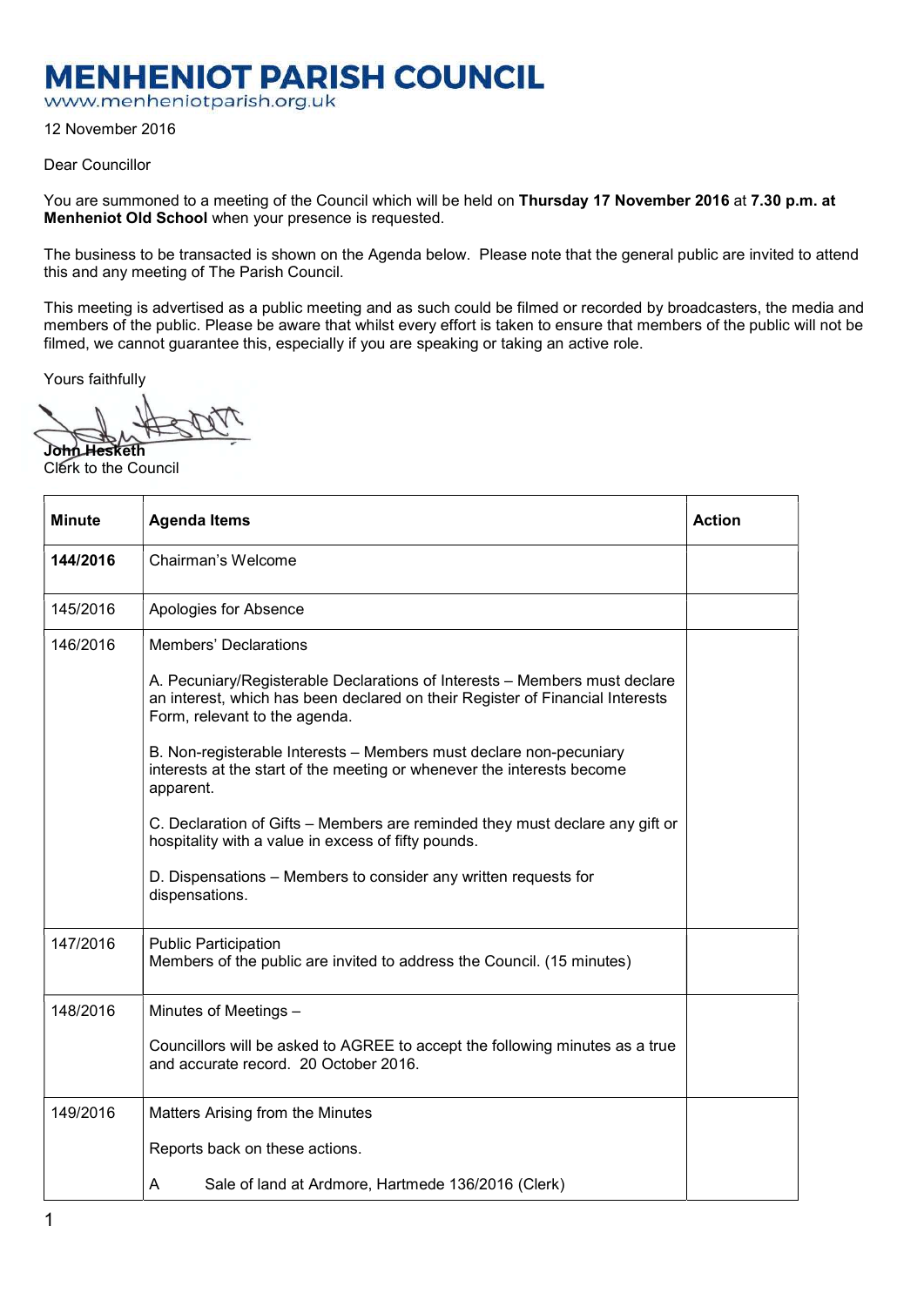|          | Tanya's Courage Trust: request for donation 138/2016 (All)<br>В                                                                                                                                                                                                                                                                      |  |  |  |  |  |  |
|----------|--------------------------------------------------------------------------------------------------------------------------------------------------------------------------------------------------------------------------------------------------------------------------------------------------------------------------------------|--|--|--|--|--|--|
|          | С<br>Hedge cutting at allotments 138/20016 (JT)                                                                                                                                                                                                                                                                                      |  |  |  |  |  |  |
| 150/2016 | Councillors will be asked to consider grant applications from:                                                                                                                                                                                                                                                                       |  |  |  |  |  |  |
|          | <b>Menheniot Explorer Group</b><br>A                                                                                                                                                                                                                                                                                                 |  |  |  |  |  |  |
|          | <b>Menheniot Looe Cricket Club</b><br>В                                                                                                                                                                                                                                                                                              |  |  |  |  |  |  |
|          | Reports and assessments circulated                                                                                                                                                                                                                                                                                                   |  |  |  |  |  |  |
| 151/2016 | <b>Planning Matters</b>                                                                                                                                                                                                                                                                                                              |  |  |  |  |  |  |
|          | Members will be asked to consider the following applications:<br>A<br>PA16/09695<br>Applicant: Miss Mary Wakeham<br>Location: Menheniot<br>Proposal: Install uPVC double glazed window to the exterior wall.                                                                                                                         |  |  |  |  |  |  |
|          | PA16/09837<br>Applicant: Mr & Mrs D Latham<br>Location: Horningtops<br>Proposal: Conversion of vacant barn to dwelling for holiday letting.                                                                                                                                                                                          |  |  |  |  |  |  |
|          | Any applications received by Cornwall Council by the time of the<br>в<br>meeting. Information only. None received.                                                                                                                                                                                                                   |  |  |  |  |  |  |
|          | C<br>Planning applications approved by Cornwall Council - Information<br>only:<br>18.10.2016 PA16/07032 APPROVED<br>Applicant: Mr And Mrs K Smith<br>Location: Keyes Horningtops Liskeard Cornwall PL14 3QE<br>Proposal: Proposed Garage/Workshop and Games Room                                                                     |  |  |  |  |  |  |
|          | 17.10.2016 PA16/07933 APPROVED<br>Applicant: Mr And Mrs Gillbard<br>Location: Land At Great Trethew Cottages Horningtops Cornwall<br>Proposal: Conversion of a redundant agricultural building to provide two<br>holiday letting units and a single residential dwelling and the installation of a<br>package treatment plant.       |  |  |  |  |  |  |
|          | 07.11.2016 PA16/08641 APPROVED<br>Applicant: Mr & Mrs Denis & Susan Wilkins<br>Location: Lower Trevartha Road From Junction South Of Cutkive To Junction<br>South Of Butterdon Mill Pengover Green PL14 3NJ<br>Proposal: Proposed extensions to the north elevation and to the south<br>elevation, demolition and new entrance door. |  |  |  |  |  |  |
|          | 07.11.2016 PA16/09060 Prior approval not required<br>Applicant: Mr P Tyler<br>Location: 5 Bowling Green Fourgates Menheniot Liskeard Cornwall<br>Proposal: Remove the existing small rear extension and the erection of a<br>wider extension extending the same distance as the existing.                                            |  |  |  |  |  |  |
|          | Planning applications refused by Cornwall Council or withdrawn by<br>D<br>the applicant. Information only:<br>PA16/08575<br>Applicant: Mr James Bateman<br>Location: Menheniot                                                                                                                                                       |  |  |  |  |  |  |
|          | Proposal: Change of use from storage building to dwelling house.<br>Decision: Planning permission required.                                                                                                                                                                                                                          |  |  |  |  |  |  |
|          | Е<br><b>Planning Appeals: None</b>                                                                                                                                                                                                                                                                                                   |  |  |  |  |  |  |
|          | F<br>Liskeard Neighbourhood Plan                                                                                                                                                                                                                                                                                                     |  |  |  |  |  |  |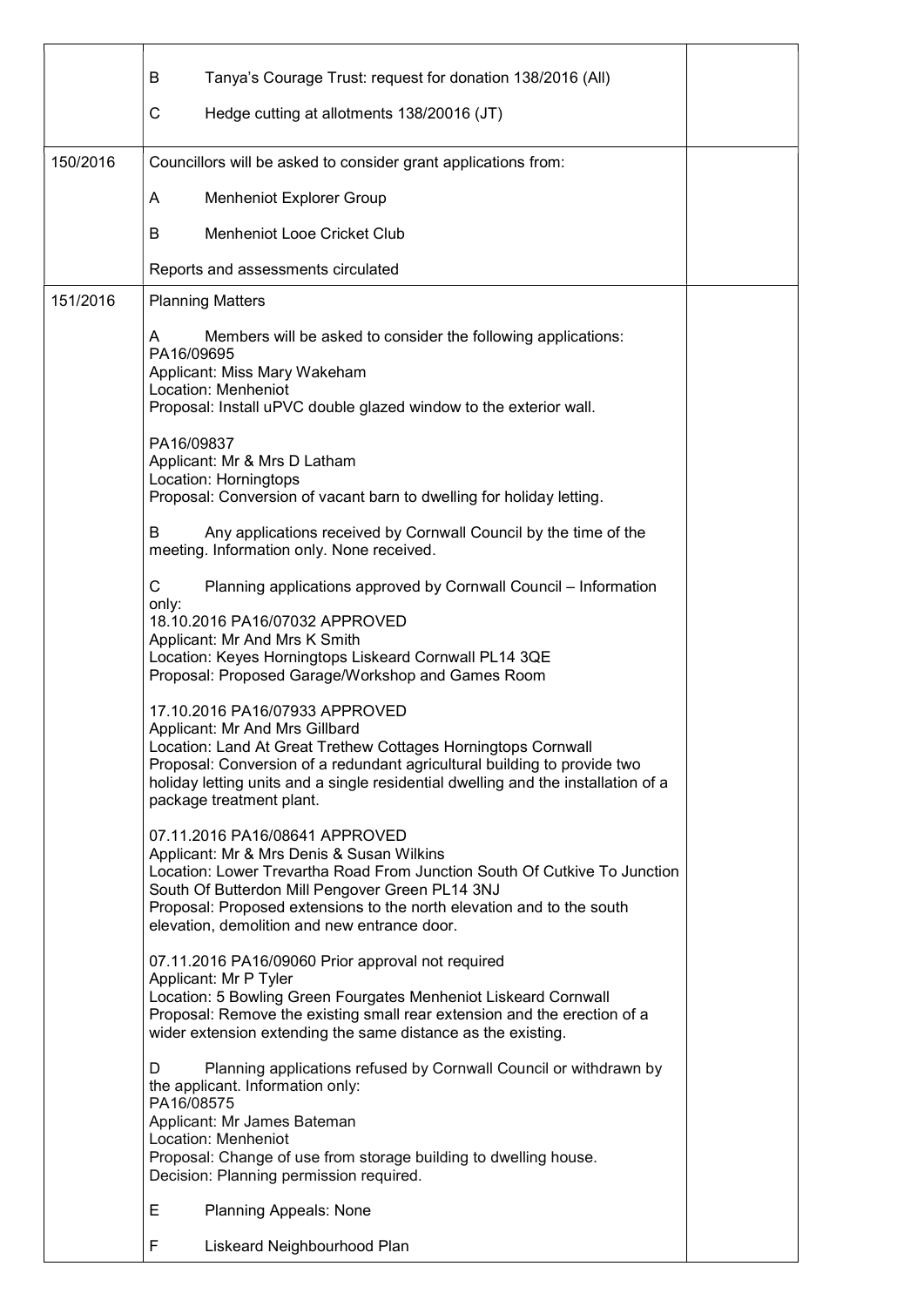|          | Councillor will be asked to approve inclusion of a note in the LNP that<br>references Menheniot parish.                                                 |                               |                                                                                                                                         |                     |              |  |  |  |
|----------|---------------------------------------------------------------------------------------------------------------------------------------------------------|-------------------------------|-----------------------------------------------------------------------------------------------------------------------------------------|---------------------|--------------|--|--|--|
|          | G                                                                                                                                                       |                               | Trehawke Solar Ltd. Councillor will be asked to support a negotiated<br>community benefit arising from planning application PA16/08220. |                     |              |  |  |  |
| 152/2016 | <b>Financial Matters</b>                                                                                                                                |                               |                                                                                                                                         |                     |              |  |  |  |
|          | Accounts for Payment - Schedule 2016/17 - Period 7- Members are<br>A<br>to consider the payment schedule and agree payment.                             |                               |                                                                                                                                         |                     |              |  |  |  |
|          | <b>Payments Schedule</b>                                                                                                                                |                               | October 2016                                                                                                                            | Period <sub>7</sub> |              |  |  |  |
|          | Date                                                                                                                                                    | Payee                         | <b>Description</b>                                                                                                                      | CQ                  | £            |  |  |  |
|          | 17/11/2016                                                                                                                                              | R S Rowe                      | <b>Allotment Rent</b>                                                                                                                   | 1646                | £<br>160.00  |  |  |  |
|          | 17/11/2016                                                                                                                                              | A Clarke                      | Playground expenses                                                                                                                     | 1647                | £<br>19.89   |  |  |  |
|          | 17/11/2016                                                                                                                                              | <b>Rob Craig</b>              | Ground maintenance                                                                                                                      | 1648                | £<br>550.00  |  |  |  |
|          | 17/11/2016                                                                                                                                              | Prydis                        | Payroll support                                                                                                                         | 1649                | £<br>87.60   |  |  |  |
|          |                                                                                                                                                         |                               |                                                                                                                                         |                     |              |  |  |  |
|          | 30/11/2016                                                                                                                                              | John Hesketh                  | Salary                                                                                                                                  | 1650                | £.<br>549.50 |  |  |  |
|          | 17/11/2016                                                                                                                                              | <b>Steve Moon</b>             | Toilet maintenance                                                                                                                      | 1651                | £ 1,670.49   |  |  |  |
|          | All cheque payments today                                                                                                                               |                               |                                                                                                                                         |                     | £ 3,037.48   |  |  |  |
|          | B                                                                                                                                                       |                               | Direct Bank Payment & Receipts. For information.                                                                                        |                     |              |  |  |  |
|          |                                                                                                                                                         | <b>Bank Payments Schedule</b> | October 2016                                                                                                                            | Period 6            |              |  |  |  |
|          |                                                                                                                                                         |                               |                                                                                                                                         |                     |              |  |  |  |
|          | <b>Date</b>                                                                                                                                             | Payee                         | <b>Description</b>                                                                                                                      | Pay                 | £            |  |  |  |
|          | 17/10/2016                                                                                                                                              | <b>EDF</b>                    | Electricity                                                                                                                             | <b>DD</b>           | £<br>79.60   |  |  |  |
|          | All bank payments this period                                                                                                                           |                               |                                                                                                                                         |                     | 79.60<br>£   |  |  |  |
|          |                                                                                                                                                         |                               | October 2016                                                                                                                            | Period              | 6            |  |  |  |
|          |                                                                                                                                                         | <b>Bank Receipts Schedule</b> |                                                                                                                                         |                     |              |  |  |  |
|          | <b>Date</b>                                                                                                                                             | Payer                         | <b>Description</b>                                                                                                                      |                     | £            |  |  |  |
|          | 09/09/2016                                                                                                                                              | Lloyds Bank                   | Interest                                                                                                                                |                     | £<br>4.11    |  |  |  |
|          |                                                                                                                                                         |                               |                                                                                                                                         |                     |              |  |  |  |
|          |                                                                                                                                                         |                               |                                                                                                                                         |                     |              |  |  |  |
|          | All bank receipts this period                                                                                                                           |                               |                                                                                                                                         |                     | £<br>4.11    |  |  |  |
|          | С<br>Bank Reconciliation - This is to be circulated to members for<br>approval.                                                                         |                               |                                                                                                                                         |                     |              |  |  |  |
|          | A councillor will be invited to review bank payments from the<br>D<br>previous month.                                                                   |                               |                                                                                                                                         |                     |              |  |  |  |
|          | Е                                                                                                                                                       |                               | Menheniot Parochial Church Council Graveyards Committee                                                                                 |                     |              |  |  |  |
|          | Following a meeting with the Parochial Church Council on 3 November, Cllr<br>Easterbrook will update councillors (EE)                                   |                               |                                                                                                                                         |                     |              |  |  |  |
|          | New contract for grass cutting. Councillors will be asked to agree a<br>F<br>tender process and timetable for applicants (report previously circulated) |                               |                                                                                                                                         |                     |              |  |  |  |
|          | To approve the budget for 2017/2018 (report previously circulated)<br>G                                                                                 |                               |                                                                                                                                         |                     |              |  |  |  |
|          | To approve the precept for 2017/2018 (report previously circulated)<br>H                                                                                |                               |                                                                                                                                         |                     |              |  |  |  |
| 153/2016 | <b>Environmental Matters</b><br>A                                                                                                                       |                               | Cllr Sally Kendall will update councillors about footpaths.                                                                             |                     |              |  |  |  |
| 154/2016 | Correspondence / Documents - not covered elsewhere on the agenda:                                                                                       |                               |                                                                                                                                         |                     |              |  |  |  |
|          | Letter of thanks from Mrs Sue Wilkins<br>A                                                                                                              |                               |                                                                                                                                         |                     |              |  |  |  |
|          | B                                                                                                                                                       |                               | Letter from Chris & Ruth James asking for £100 contribution towards                                                                     |                     |              |  |  |  |
|          | carol singing event.                                                                                                                                    |                               |                                                                                                                                         |                     |              |  |  |  |